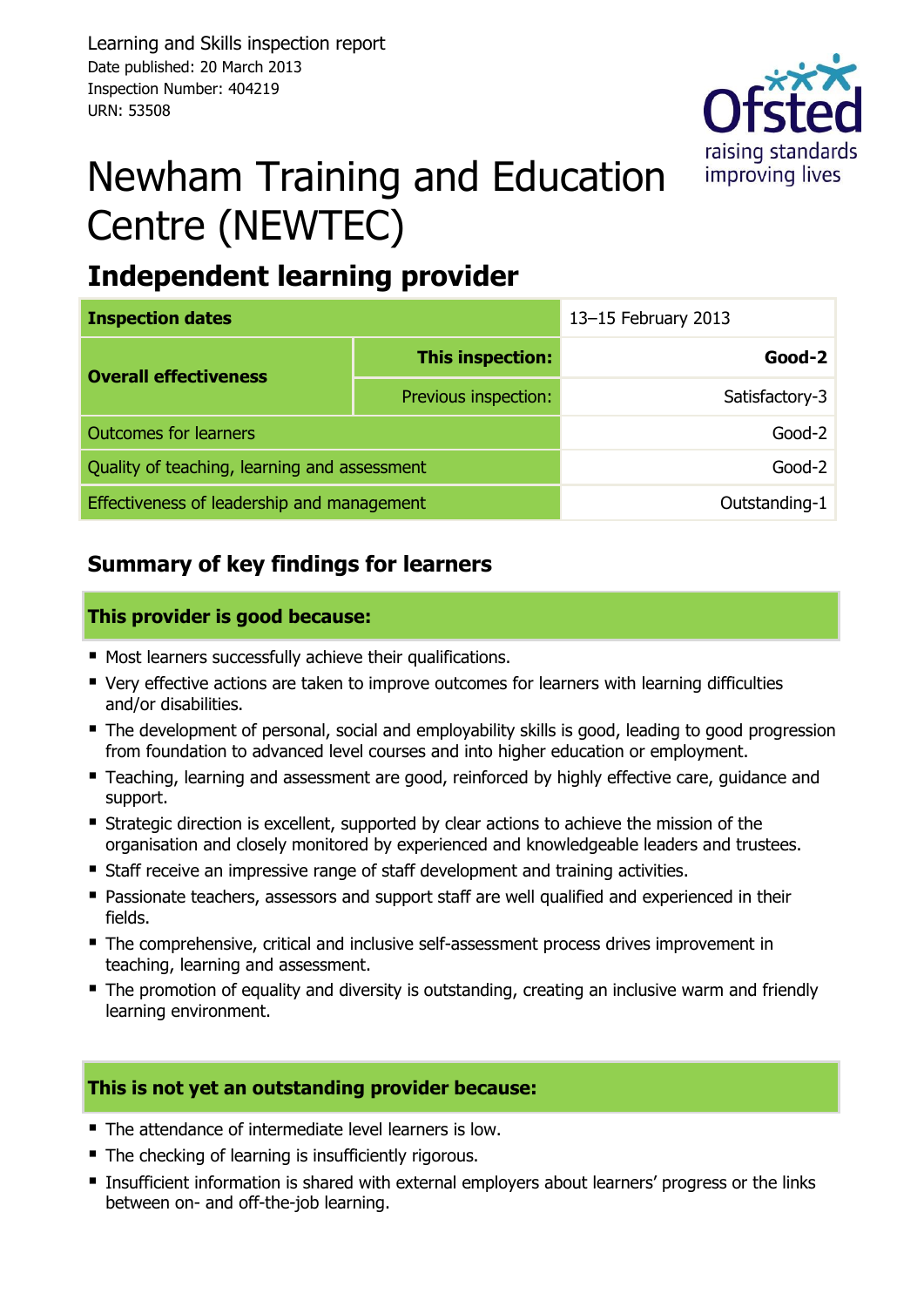## **Full report**

#### **What does the provider need to do to improve further?**

- Improve the attendance of intermediate level learners through closer monitoring of their barriers to engagement in learning and increasing the flexibility of courses to take account of young learners' interests and lifestyles.
- Develop methods to check learning in lessons and extend learning in assessment feedback to learners by giving them opportunities to reflect on how to apply their learning.
- **Increase the information that is shared with external employers about learners' progress,** enabling effective links between on- and off-the-job learning to be maximised and coordinated. Extend the approach used in NEWTEC's own nurseries to external employers.

#### **Inspection judgements**

**Outcomes for learners Good Good** 

- **Diverall success rates have improved for early years and health and social care learners to just** above the good national rates for all providers. Learners completing the foundation level progression award and functional skills in English at foundation level are very successful, with 100% of both groups achieving their qualifications in 2011/12.
- **Progression rates are good and NEWTEC offers qualifications from introductory courses in early** years to the foundation degree. There are many examples of learners progressing through these levels and returning to NEWTEC as teachers and managers.
- NEWTEC has been very successful in narrowing achievement gaps for different groups of learners. In 2010/11, learners with learning difficulties and/or disabilities taking advanced qualifications did not perform as well as their peers, with success rates 20 percentage points below the rate for all learners. NEWTEC recruited a dedicated member of staff to provide additional learning support for those learners who need it. As a result, success rates for this group were 100% in 2011/12.
- The small number of male learners and those from White British backgrounds do not achieve as well as their peers. NEWTEC recognises this and actions to support these groups are planned.
- The development of employability skills is good. Many learners taking early years or health and social care qualifications gain part-time employment in their placements. Learners who need to develop their literacy and numeracy skills complete functional skills qualifications in English and mathematics alongside their vocational qualification, increasing their employability prospects.
- **E** Learners' work related skills are good. Learners demonstrate good reflective practice and are ably planning appropriate activities in their placements, making thoughtful and skilled interventions with parents and children, for example in early years settings.
- The attendance of intermediate level learners in lessons is low. Teaching staff monitor this closely, ensuring learners are aware of the impact of this on their engagement in learning and the importance of good attendance as a key employability skill.
- Progression to higher level qualifications and employment is good. In 2012, 75% of learners progressed from foundation to intermediate level within NEWTEC or into an apprenticeship. This year, 16% of learners have already progressed to higher levels of study.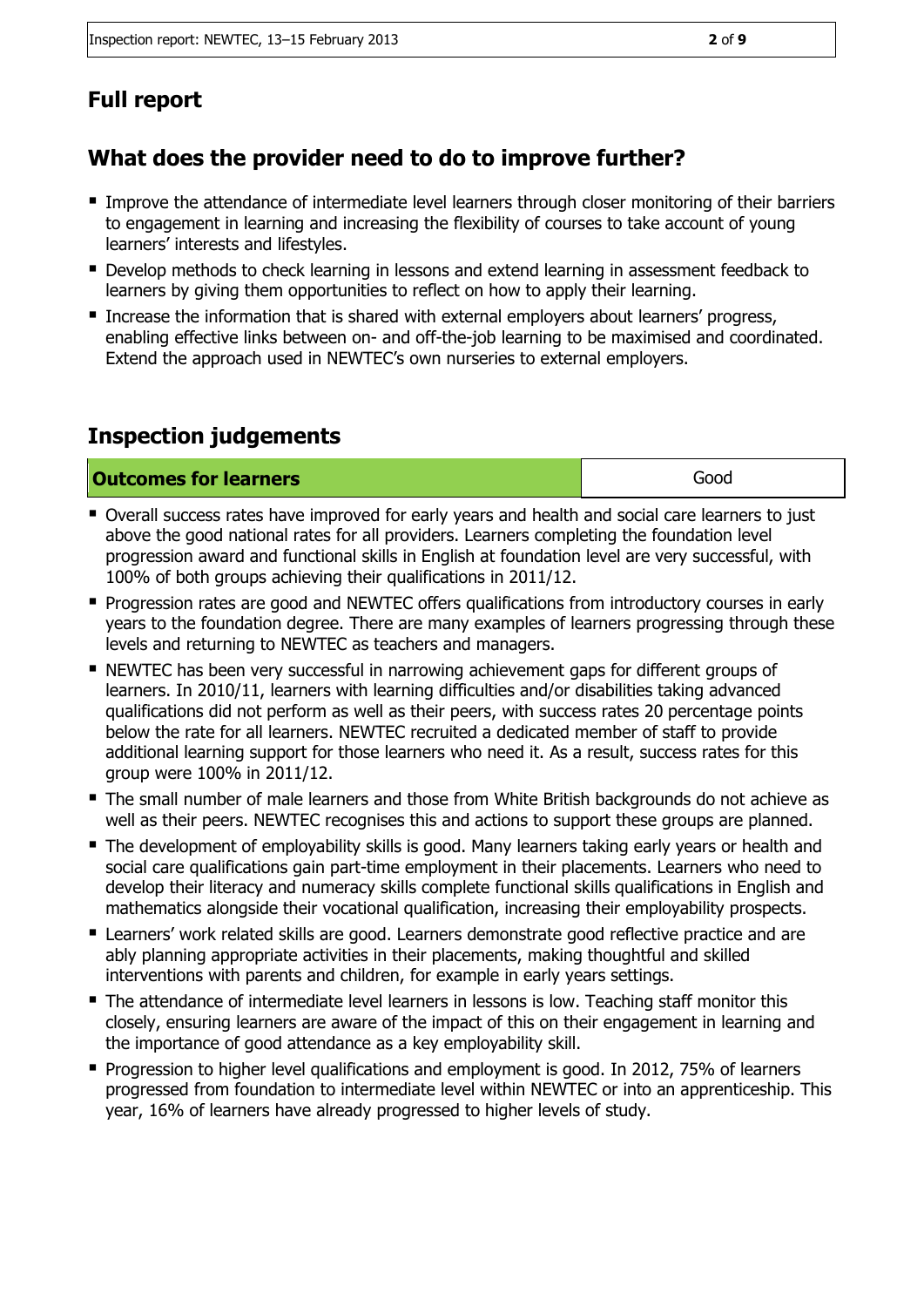- Outcomes for learners are good with, for example, two courses having excellent results because teaching, learning and assessment are good. Teachers and tutors are very well qualified and are experienced early years practitioners. Very well planned lessons have an appropriate balance of practical vocationally linked tasks and knowledge-based activities.
- **E** Learning is well organised. Teachers offer innovative, lively topics to promote learning. However, on a few occasions, directions for the completion of tasks are insufficiently clear and learners are confused.
- In the best lessons, teachers assess the extent of learning regularly using good questioning techniques. Learners respond well and demonstrate a good level of knowledge. However, in some lessons, checking of learning is insufficiently thorough. Questions are insufficiently challenging and teachers do not demand sufficiently detailed answers to check that learning has taken place.
- **E** Learners are highly motivated and enjoy their learning. They work cooperatively in groups, supporting each other and gaining knowledge from their shared experiences. Learners are keen to progress to further qualifications and into employment.
- Some learners aspire to progress to higher education and are supported in this by teachers and their placement's nursery staff. To support employability prospects, learners have attended workshops on interview skills and the revised early year's framework.
- Written work is of a good standard and portfolios are well organised. Teachers mark work promptly and provide guidance to help learners improve their work, to extend learning and also to meet the awarding body's marking criteria. Reflective and critical writing is encouraged. For example, one learner wrote a good critical analysis of how a practical creative activity would promote children's all-round development.
- **EXECT** Assessment practice is good. It is organised to ensure that it meets the individual needs of learners so that they feel ready and confident for assessment. Well qualified assessors have a good knowledge of the various unit qualifications. They make good use of their observation of learners at work to identify their competence across a range of the qualification standards which motivates learners and then enables them to make good progress.
- **E** Assessors work well with employers, particularly in NEWTEC nurseries, to ensure that learners acquire good employment skills; many learners are employed in NEWTEC nurseries. Good opportunities are offered to learners for them to take responsibility for planning and implementing small group activities for children. For example, one group of learners planned a classroom-based activity, using musical instruments and creative resources, to promote equality and diversity in their nursery settings.
- Additional learning support is highly effective. A very dedicated, highly-motivated team supports learners with additional learning and social needs particularly well. The well-organised and supported team of volunteers works with all staff effectively to enhance learning. This cohesive approach has made a significant impact on the progress of learners.
- Communication is good and all staff are informed of the individual needs of learners and the ways in which these needs will be met. Additional learning support staff share their knowledge with teachers and assessors for the benefit of learners, for example sharing information about how dyslexia can be identified.
- The promotion of equality and diversity during lessons is good. This is also evident in the experiences offered to learners in their work with children. Many learners show empathy and sensitivity during discussions relating to equality and diversity themes which they encounter in their placements. Events, such as Refugee Week, further develop the learners' understanding.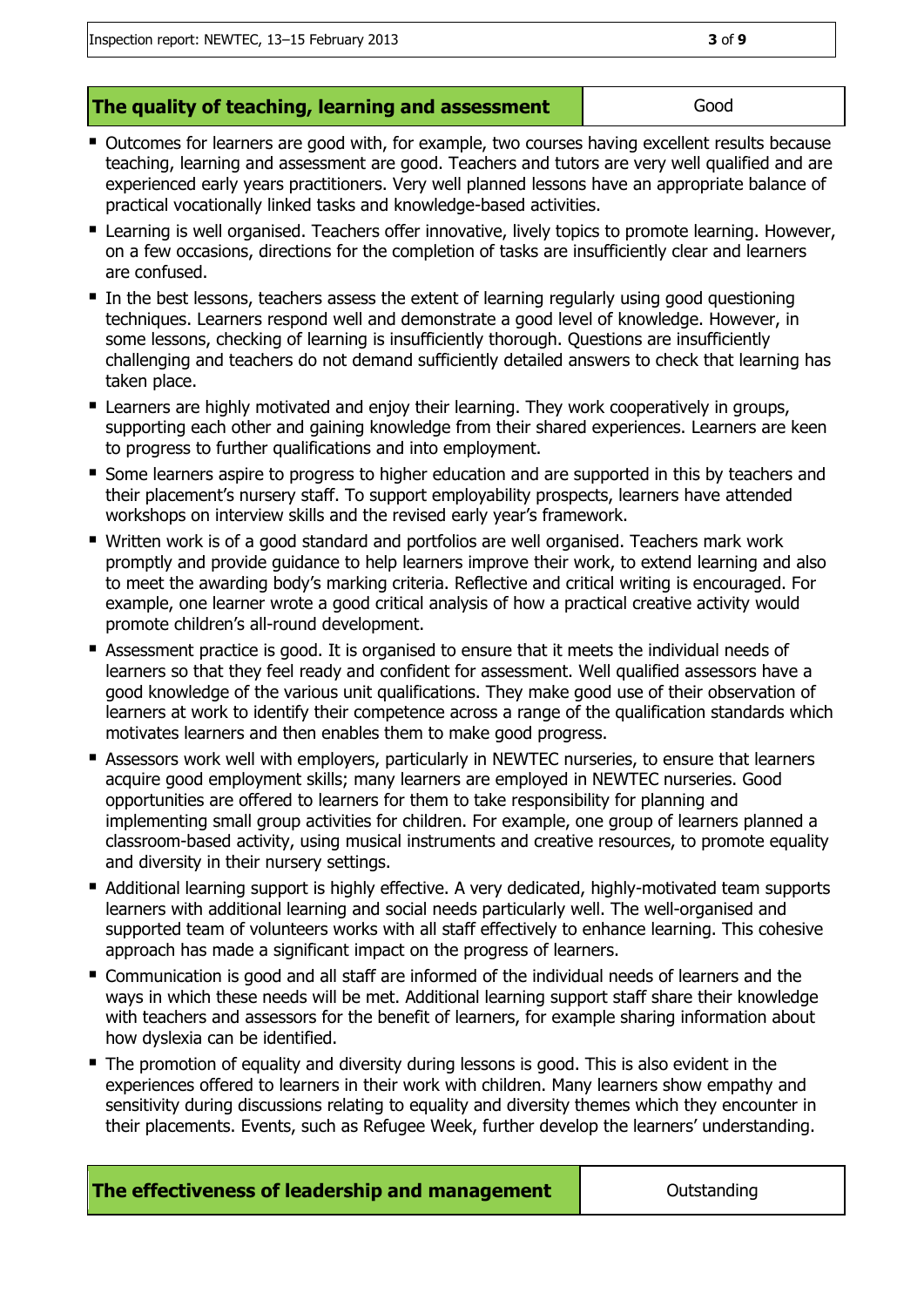- NEWTEC trustees provide excellent strategic direction, supported by clear actions, to achieve the mission of the organisation. Managers have high expectations of learners and of staff, setting ambitious targets for success. Experienced and knowledgeable leaders and trustees closely monitor performance.
- The quality of management information has much improved over the last four years, giving trustees a clearer picture of the organisation's performance and enabling them to provide firm challenge and effective support to senior leaders.
- **Improvements to teaching, learning and assessment are closely monitored through the** comprehensive system of internal observation of teaching and learning, which is very effective.
- Good links made between teaching and learning, staff development and training, performance management and annual appraisal, enable teachers and support staff to hone their skills and respond to professional criticism with confidence.
- An impressive range of staff development and training activities, including mandatory training in equality and diversity and safeguarding, has led to a heightened awareness of all staff to the needs and interests of learners.
- **Teachers and assessors are very well qualified and experienced, showing passion and** excitement in their work. Supportive peer mentoring and peer lesson observations are proving particularly effective methods for sharing good practice, as practitioners pool their expertise. Communication between all parties is excellent.
- The comprehensive, critical and inclusive self-assessment process results in a self-assessment report for the whole organisation which has a good contribution from staff and learners.
- The establishment of a learner forum has made a key contribution to the improvement agenda, resulting in clear and valuable changes to provision such as the establishment of social space, a canteen and changes in the timings of classes to take account of learners' dependent care needs.
- The closely-monitored quality improvement plan, supported by a range of improvement activities, involves careful scrutiny of performance against ambitious targets.
- The well-managed learning programmes have a clear focus on the needs of learners and on enhancing their employment prospects.
- The development of functional skills in English, mathematics and information and communication technology improves and effectively enhances learners' employability skills. The development of a recruitment agency to help learners gain employment and work experience has improved employer engagement; this is a significant development since the previous inspection.
- NEWTEC maintains strong partnerships with well-established placement providers and employers. Learners placed in NEWTEC's own nurseries benefit from very strong links between their learning at work and in the classroom. However, external employers and placement providers are not always kept informed of learners' progress, and links between on- and off-thejob learning are not always shared with them.
- The promotion of equality and diversity is outstanding, building on an ethos of inclusion. NEWTEC has created a welcoming, friendly centre with front-of-house staff who demonstrate excellent customer care skills.
- The ethnicity of centre staff reflects the broad range of minority ethnic groups within the local community and both men and women are represented well. Equality and diversity are promoted very well in the content of lessons and through the planned different activities to meet the needs of all learners in classes.
- **E** Support services are promoted particularly well and learners are directed to help for a wide range of personal and social barriers to learning.
- Arrangements to ensure children and vulnerable learners using NEWTEC are safeguarded are very effective. Risk assessments are thorough and useful. The maintenance of very tight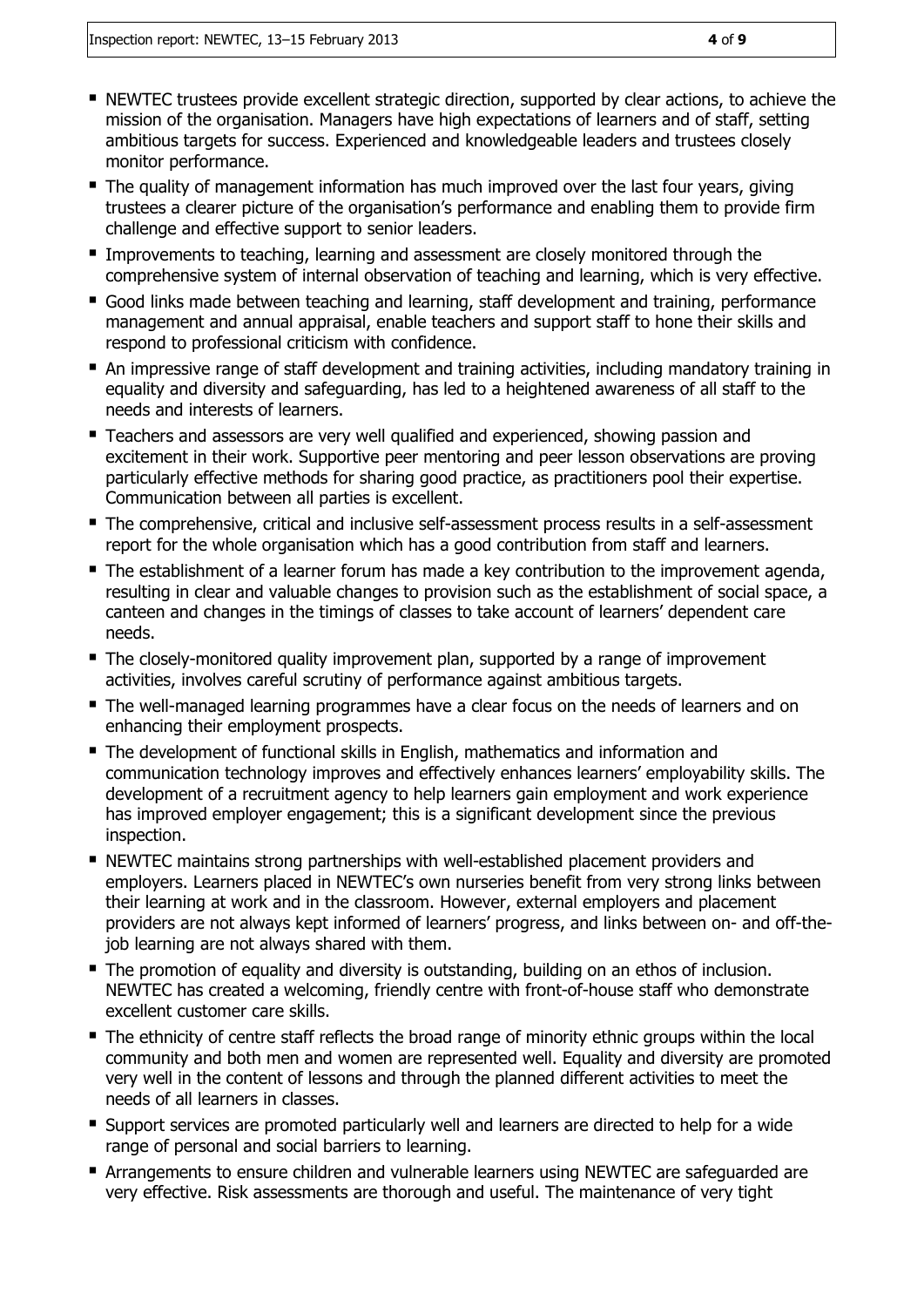controls on visitors to the building and the spaces they have access to are recorded well. Reception staff are vigilant while maintaining good customer care.

Good, clear records are kept on the recruitment of staff and volunteers, including a single record for Criminal Records Bureau checks. These are updated in line with NEWTEC's policy. A designated member of staff oversees the safeguarding arrangements to ensure compliance and continued good practice. The provider meets its statutory requirements for safeguarding learners.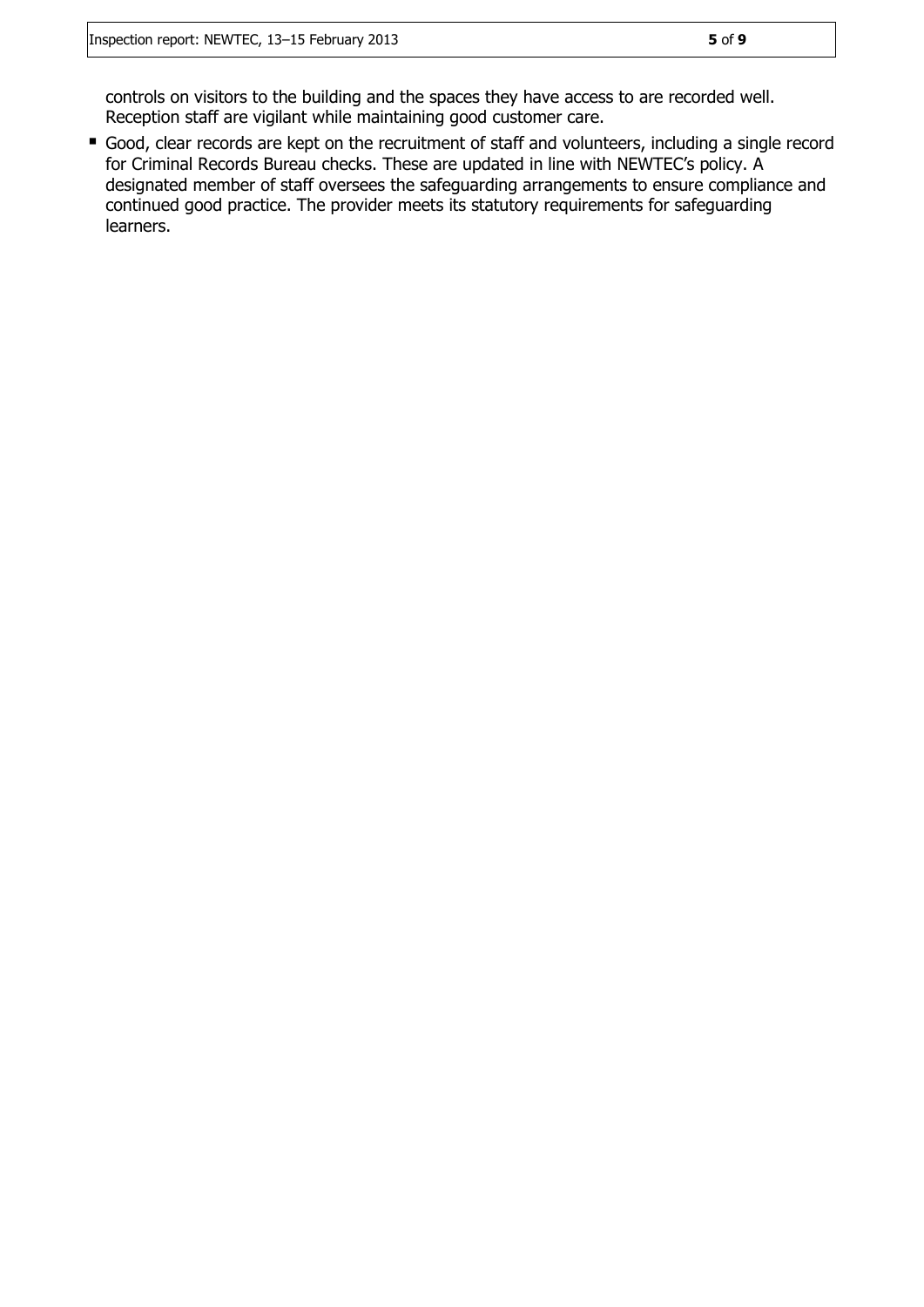## **Record of Main Findings (RMF)**

| <b>NEWTEC</b>                                                                                                                        |                |                             |
|--------------------------------------------------------------------------------------------------------------------------------------|----------------|-----------------------------|
| Inspection grades are based<br>on a provider's performance:<br>1: Outstanding<br>2: Good<br>3: Requires improvement<br>4: Inadequate | <b>Overall</b> | 16-18 Learning<br>rogrammes |
| <b>Overall effectiveness</b>                                                                                                         | 2              | 2                           |
| <b>Outcomes for learners</b>                                                                                                         | 2              | 2                           |
| The quality of teaching, learning<br>and assessment                                                                                  | 2              | 2                           |
| The effectiveness of leadership and<br>management                                                                                    | 1              | 1                           |

| Subject areas graded for the quality of teaching, learning and assessment |  |
|---------------------------------------------------------------------------|--|
| <b>Early years and playwork</b>                                           |  |

# **Provider details**

| <b>NEWTEC</b>                                                  |                               |  |
|----------------------------------------------------------------|-------------------------------|--|
| <b>Type of provider</b>                                        | Independent learning provider |  |
| <b>Age range of learners</b>                                   | $16 - 18$                     |  |
| <b>Approximate number of</b><br>all learners over the previous | Part-time: 162                |  |
| full contract year                                             |                               |  |
| <b>CEO</b>                                                     | Mr Pat Edwards                |  |
| <b>Date of previous inspection</b>                             | 20 November 2009              |  |
| <b>Website address</b>                                         | newtec.ac.uk                  |  |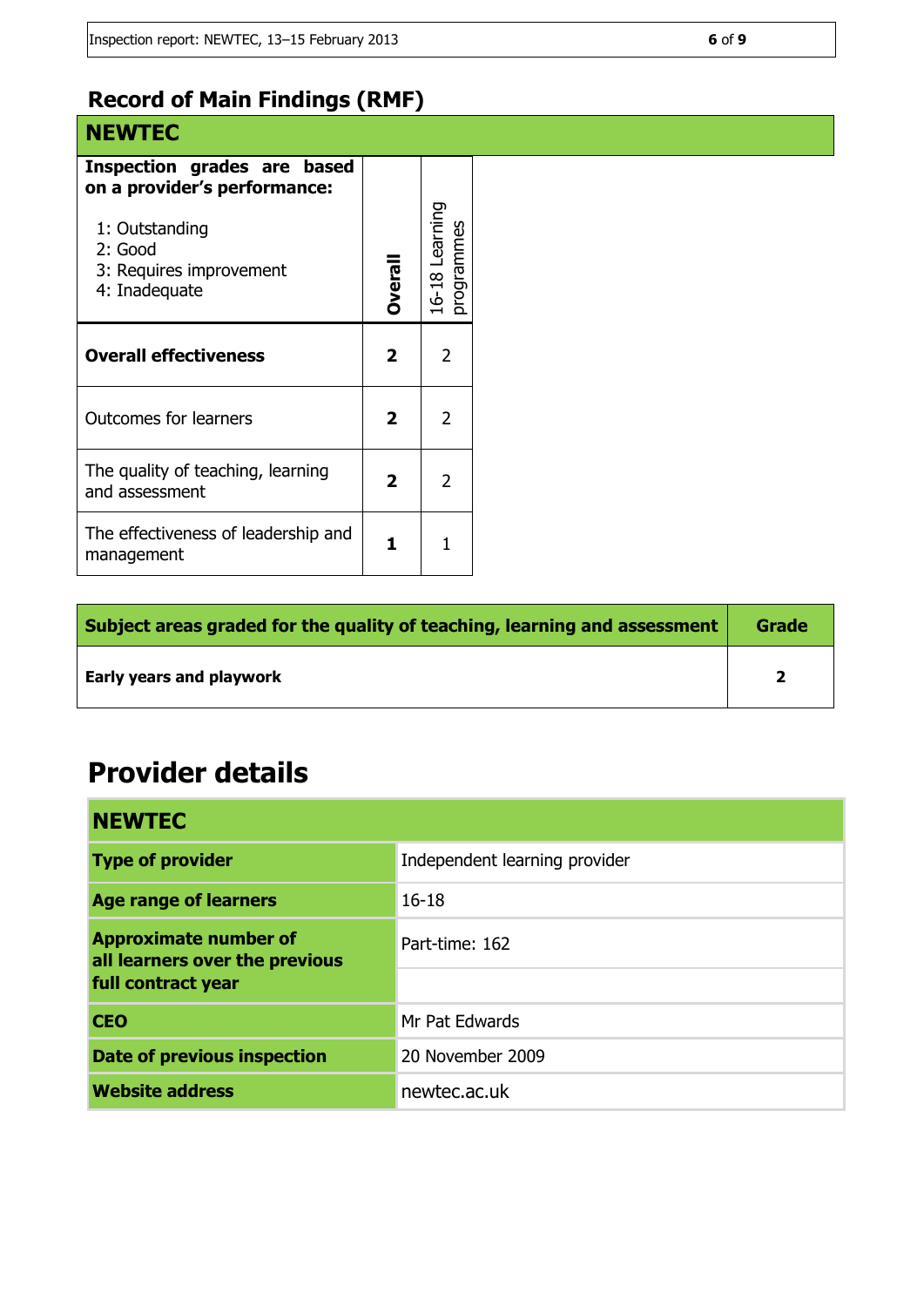| Provider information at the time of the inspection                                             |                                |             |              |          |           |          |                      |              |
|------------------------------------------------------------------------------------------------|--------------------------------|-------------|--------------|----------|-----------|----------|----------------------|--------------|
| <b>Main course or learning</b><br>programme level                                              | Level 1 or<br>below            |             | Level 2      |          | Level 3   |          | Level 4<br>and above |              |
| <b>Total number of learners</b><br>(excluding apprenticeships)                                 | $16 - 18$                      | $19+$       | $16 - 18$    | $19+$    | $16 - 18$ | $19+$    | $16 - 18$            | $19+$        |
| <b>Full-time</b>                                                                               | $\Omega$                       | $\Omega$    | $\mathbf{0}$ | $\Omega$ | $\Omega$  | $\Omega$ | $\Omega$             | $\mathbf{0}$ |
| <b>Part-time</b>                                                                               | 68                             | $\Omega$    | 38           | $\Omega$ | 46        | $\Omega$ | $\Omega$             | $\mathbf{0}$ |
|                                                                                                |                                |             |              |          |           |          |                      |              |
| <b>Number of learners aged 14-16</b>                                                           | N/A                            |             |              |          |           |          |                      |              |
| <b>Number of community learners</b>                                                            | N/A                            |             |              |          |           |          |                      |              |
| <b>Number of employability learners</b>                                                        | N/A                            |             |              |          |           |          |                      |              |
| <b>Funding received from</b>                                                                   | Education Funding Agency (EFA) |             |              |          |           |          |                      |              |
| At the time of inspection the<br>provider contracts with the<br>following main subcontractors: | ■                              | <b>None</b> |              |          |           |          |                      |              |

#### **Additional socio-economic information**

Newham Training and Education Centre (NEWTEC) offers vocational training and registered children's day care in the London Borough of Newham. From February 2007, NEWTEC became a wholly-owned subsidiary of Newham College of Further Education with separate charitable status. Training for 16- to 18–year-old learners, funded through the EFA, represents 4% of all provision. NEWTEC works with a range of partners such as Newham College of Further Education, Kingston University and Newham Early Years' Service, as well as a range of community organisations. Of the learners in 2011/12, 98% were female, with two thirds from mostly Asian groups, broadly reflecting the local population. The remaining learners were from White or mixed backgrounds and 14% from Black groups. Almost half had previous qualifications below intermediate level, and 13% also had either a physical disability or a learning difficulty.

#### **Information about this inspection**

#### **Lead inspector Rosy Belton HMI**

One of Her Majesty's Inspectors (HMI) and one additional inspector, assisted by the Head of Learning Services as nominee, carried out the inspection with short notice. Inspectors took account of the provider's most recent self-assessment report and development plans, and the previous inspection report. Inspectors also used data on learners' achievements over the last three years to help them make judgements. Inspectors used group and individual interviews and online questionnaires to gather the views of learners and employers; these views are reflected throughout the report. They observed learning sessions and assessments. The inspection took into account all of the provision at the provider funded through the Education Funding Agency. Inspectors looked at the quality of teaching, learning and assessment across all of the provision and graded the sector subject area listed in the report above.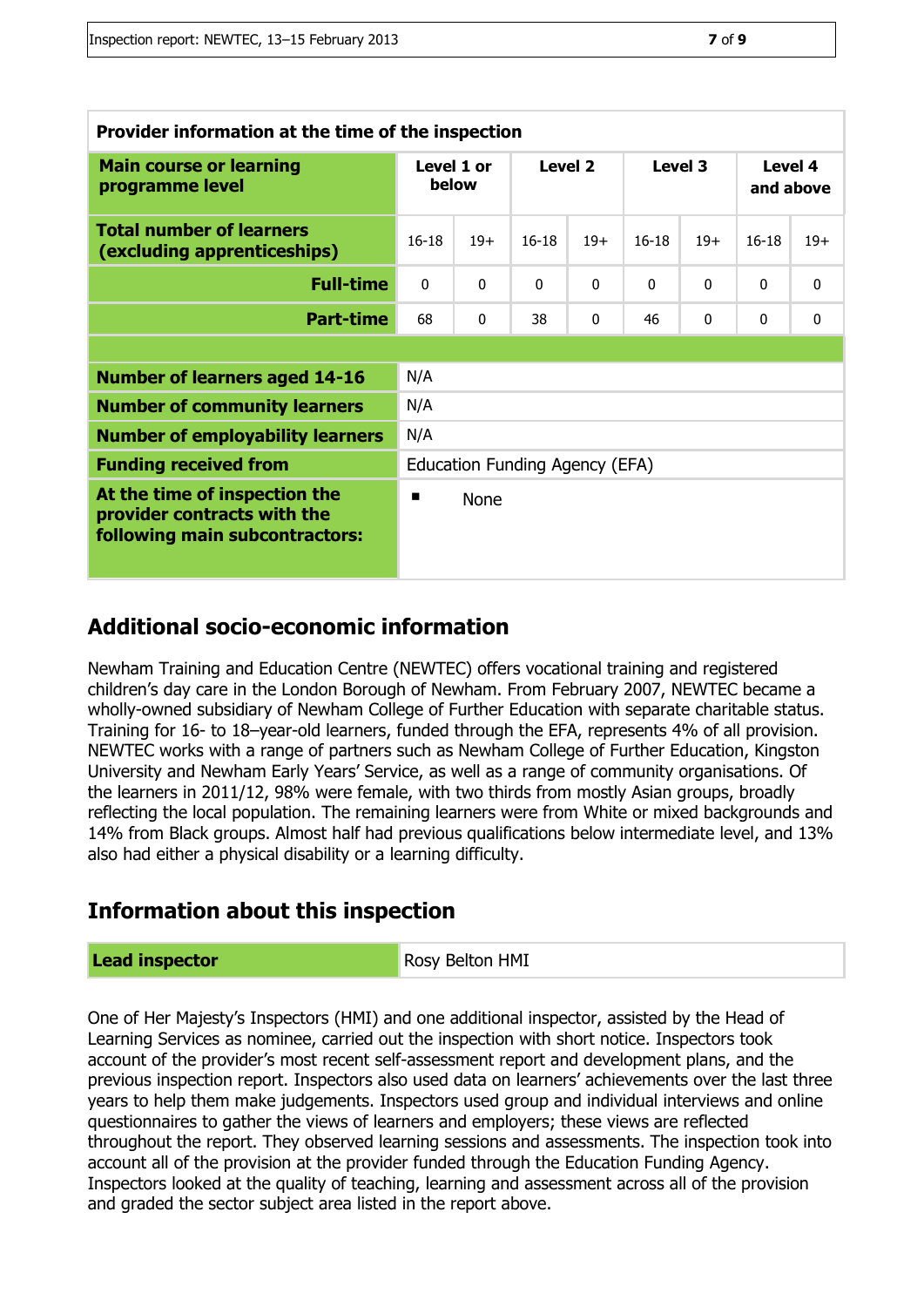#### **What inspection judgements mean**

[learnerview@ofsted.gov.uk](mailto:learnerview@ofsted.gov.uk)

| Grade   | <b>Judgement</b>     |
|---------|----------------------|
| Grade 1 | Outstanding          |
| Grade 2 | Good                 |
| Grade 3 | Requires improvement |
| Grade 4 | Inadequate           |

Detailed grade characteristics can be viewed in the Handbook for the inspection of further education and skills 2012, Part 2:

http://www.ofsted.gov.uk/resources/handbook-for-inspection-of-further-education-and-skillsseptember-2012

Any complaints about the inspection or the report should be made following the procedures set out in the guidance 'Complaining about inspections', which is available from Ofsted's website: www.ofsted.gov.uk If you would like Ofsted to send you a copy of the guidance, please telephone 0300 123 4234, or email enquiries@ofsted.gov.uk.



Learner View is a new website where learners can tell Ofsted what they think about their college or provider. They can also see what other learners think about them too.

To find out more go to [www.learnerview.ofsted.gov.uk](http://www.learnerview.ofsted.gov.uk/) or if you have any questions about Learner View please email Ofsted at: